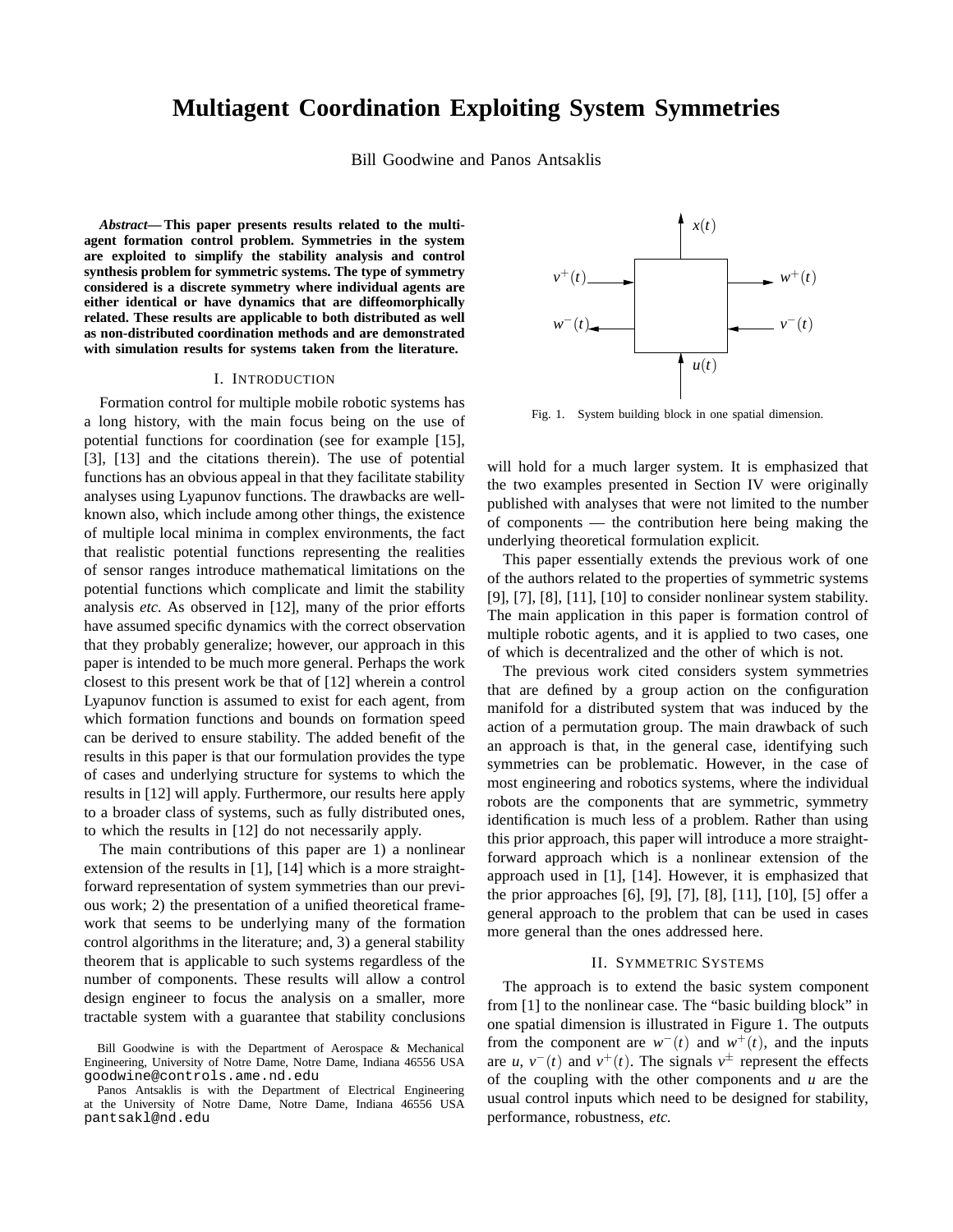We wish to express component-by-component, the usual dynamics of a nonlinear control system expressed by

$$
\dot{x} = f(x) + \sum_{j=1}^{m} g_j(x) u_j,
$$

where  $x \in \mathbb{R}^n$  and the vector fields  $f(x), g_j(x) \in T\mathbb{R}^n$ . In the general case, the vector fields  $f$  and  $g_j$  depend on the coupling with the other components, so the equations governing the dynamics of this component are given by

$$
\dot{x}_i(t) = f_i(x_i(t), v_i^+(t), v_i^-(t)) \n+ \sum_{j=1}^m g_{j,i}(x_i(t), v_i^+(t), v_i^-(t)) u_j(t) \n w_i^-(t) = \hat{f}_i^-(x_i(t), v_i^+(t), v_i^-(t)), \n w_i^+(t) = \hat{f}_i^+(x_i(t), v_i^+(t), v_i^-(t)),
$$

which is the direct nonlinear extension of the system developed in [1]. For a system of interconnected components where the incoming signals,  $v^{\pm}(t)$  are from the outgoing signals from the component's neighbors, the entire system is coupled because the  $w^{\pm}(t)$  signals depend on the component's input signals,  $v^{\pm}(t)$ . The class of the types of coupling that could be represented by this formulation is very broad and could include, for example, when there is a physical joining of agents, as with reconfigurable, modular robots.

For mobile robots where there is no physical contact between the robots and the topology of the structure of the system is such that a component only receives a limited number of inputs (from its nearest neighbors, for example), the nature of the coupling between the robots can be expressed in a much simpler manner. In particular, it is only through the control inputs that the output from the other components affects the dynamics of an agent, which is expressed by

$$
\dot{x}_i(t) = f_i(x_i(t)) + \sum_{j=1}^m g_{j,i}(x_i(t)) u_j(t)
$$
\n
$$
w_i^-(t) = \hat{f}_i^-(x_i(t)),
$$
\n
$$
w_i^+(t) = \hat{f}_i^+(x_i(t)),
$$
\n(1)

where writing

$$
u_{j,i}(t) = u_{j,i}\left(t, x_i(t), v_i^+(t), v_i^-(t)\right) \tag{2}
$$

makes this explicit. If the control is determined only by static state feedback, then  $u_{j,i}(t) = u_{j,i}(x_i(t), v_i^+(t), v_i^-(t)).$ 

In a manner analogous to the approach in [1], we can build up a system with *N* components by requiring *periodic interconnections in one dimension*, *i.e.,*

$$
v_{i+1}^+(t) = w_i^+(t), \quad v_{i-1}^-(t) = w_i^-(t),
$$

where all mathematical operations on indices are mod(*N*). In this case, feedback can be expressed in terms of the outputs from the neighbors and Equation 2 can be written as

$$
u_{j,i} = u_{j,i}\left(t, x_i(t), w_{i-1}^+(x_{i-1}(t)), w_{i+1}^-(x_{i+1}(t)\right)
$$

or in the case of feedback only,

$$
u_{j,i} = u_{j,i} (x_i(t), w_{i-1}^+(x_{i-1}(t)), w_{i+1}^-(x_{i+1}(t)).
$$

The simplest type of symmetric system would be when all the components are identical with periodic interconnections, and example of which would be a fleet of autonomous robots that are in a formation where each robot communicates in an identical manner to its two nearest neighbors.

**Definition 1** Consider a system of the form of Equation 1. This system is a *symmetric system spatially connected in one dimension* if it has periodic interconnections and

$$
f_i(x) = f_k(x), \t\t g_{j,i}(x) = g_{j,k}(x),
$$
  

$$
\hat{f}_i^-(x) = \hat{f}_k^-(x), \t\t \hat{f}_i^+(x) = \hat{f}_k^+(x)
$$

for  $x \in \mathbb{R}^n$ , for all  $i, k = 1, ..., N$  and for each  $j = 1, ..., m$ . A system under state feedback is a *feedback symmetric system* if it is a symmetric system and

$$
u_{j,i}(x_1, w_{i-1}^+(x_2), w_{i+1}^-(x_3)) = u_{j,k}(x_1, w_{k-1}^+(x_2), w_{k+1}^-(x_3))
$$

for  $(x_1, x_2, x_3) \in \mathbb{R}^n \times \mathbb{R}^n \times \mathbb{R}^n$ , for all  $i, k = 1, ..., N$  and for each  $j = 1, \ldots, m$ .

To allow more general topologies than connections in one spatial dimension, define the index sets  $V_i$  and  $W_i$  which index multiple inputs and outputs respectively for component *i*. The outputs from component *i* are denoted by  $w_i^l(t)$ ,  $l \in \mathcal{W}_i$ and the inputs are denoted by  $v_i^l(t)$ ,  $l \in \mathcal{V}_i$ .

The dynamics of a component are give by

$$
\dot{x}_i(t) = f_i(x_i(t)) + \sum_{j=1}^m g_{j,i}(x_i(t)) u_j(t)
$$
\n
$$
w_i^l(t) = \hat{f}_i^l(x_i(t)), \quad \forall l \in \mathcal{W}_i
$$
\n(3)

with

$$
u_{j,i}(t) = u_{j,i}\left(t, x_i(t)v_i^{l_1}(t), v_i^{l_2}(t), v_i^{l_3}(t), \ldots\right)
$$

where  $l_1, l_2, \ldots \in V_i$  and in the case of state feedback,

$$
u_{j,i}(t) = u_{j,i}\left(x_i(t)v_i^{l_1}(t), v_i^{l_2}(t), v_i^{l_3}(t), \ldots\right).
$$

Periodic interconnections are defined in a manner similar to the case of one spatial dimension. In particular, if there exist orderings of each of the sets  $V_i$  and  $W_i$  and

$$
v_i^j(t) = w_j^i(t) \quad \forall j \in \mathcal{V}_i, \forall i \in \mathcal{W}_j
$$

then the system has periodic interconnections, which requires that  $V_i$  and  $W_i$  have the same size. For periodic interconnections, the input under feedback can be written as

$$
u_{j,i}\left(t,x_i(t),w_i^{l_1}(x_{l_1}(t)),w_i^{l_2}(x_{l_2}(t)),w_i^{l_3}(x_{l_3}(t)),\ldots\right)
$$

for  $l_1, l_2, \ldots \in \mathcal{W}_i$  or in the case of state feedback only

$$
u_{j,i}(t) = u_{j,i}\left(x_i(t), w_i^{l_1}(x_{l_1}(t)), w_i^{l_2}(x_{l_2}(t)), w_i^{l_3}(x_{l_3}(t)), \ldots\right).
$$

The following example illustrates this type of scenario.

**Example 1** A recurring example in this paper will be planar agents with second order dynamics used in [13]. Each robot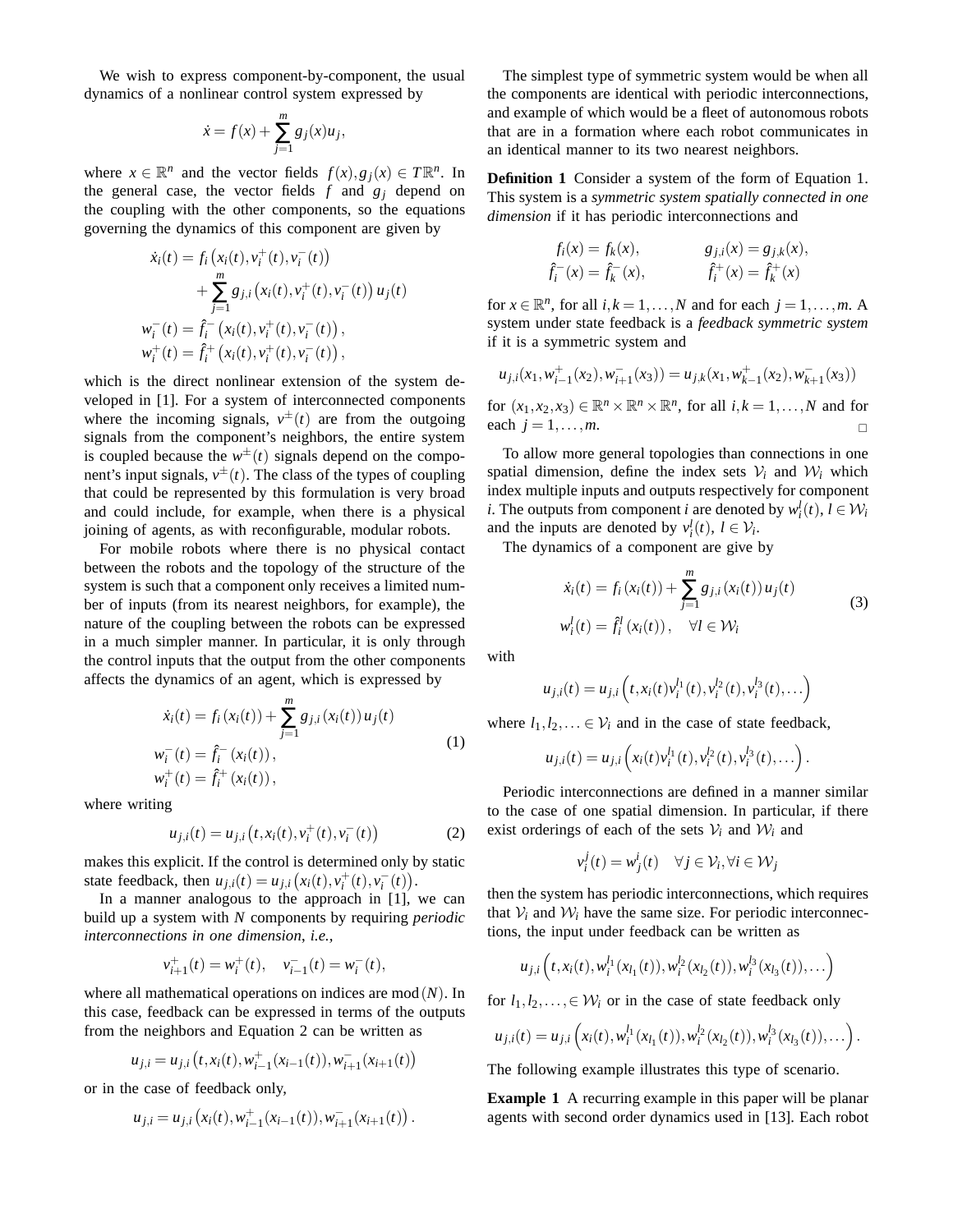

Fig. 2. System topology for Example 1.

has a location and velocity in  $\mathbb{R}^2$ , with equations of motion for the *i*th robot given by

$$
\frac{d}{dt}\begin{bmatrix} x_i \\ \dot{x}_i \\ y_i \\ \dot{y}_i \end{bmatrix} = \begin{bmatrix} \dot{x}_i \\ 0 \\ \dot{y}_i \\ 0 \end{bmatrix} + \begin{bmatrix} 0 \\ 1 \\ 0 \\ 0 \end{bmatrix} u_{1,i} + \begin{bmatrix} 0 \\ 0 \\ 0 \\ 1 \end{bmatrix} u_{2,i}.
$$

The goal formation is a regular *N*-polygon and each robot communicates with its two neighbors and the next two agents, as is illustrated in Figure 2. In Figure 2, each node in the graph is a component similar to that illustrated in Figure 1; however, in this case each component has four outputs, each of which is simply its position and similarlyeach node has four inputs which are the outputs of the connected components, *i.e.,*

$$
w_i^j = \begin{bmatrix} x_i \\ y_i \end{bmatrix}, \quad v_i^j = \begin{bmatrix} x_j \\ y_j \end{bmatrix}
$$

where  $j \in \{i-2, i-i, i+1, i+2\}$ . In the figure, each arrow represents both an input and output.

Let the desired formation distance between components *i* and *j* be

$$
d_{ij} = \begin{cases} 1, & |i - j| = 1\\ \frac{\sin\left(\frac{2\pi}{N}\right)}{\sin\left(\frac{\pi}{N}\right)}, & |i - j| = 2 \end{cases}
$$

which are the distances between the corresponding vertices for a regular *N*-polygon with unit side length.

Define the inputs to be as in [13] by

$$
\begin{bmatrix} u_{1,i} \\ u_{2,i} \end{bmatrix} = -\sum_{j} \begin{bmatrix} \frac{2(\sqrt{(x_i - x_j)^2 + (y_i - y_j)^2} - d_{ij})(x_i - x_j)}{\sqrt{(x_i - x_j)^2 + (y_i - y_j)^2}} \\ \frac{2(\sqrt{(x_i - x_j)^2 + (y_i - y_j)^2} - d_{ij})(y_i - y_j)}{\sqrt{(x_i - x_j)^2 + (y_i - y_j)^2}} \end{bmatrix} - k_d \begin{bmatrix} \dot{x}_i \\ \dot{y}_i \end{bmatrix}
$$

where  $k_d$  is a positve constant damping gain and  $j \in$ {*i*−2,*i*−1,*i*+1,*i*+2}.

This is a feedback symmetric system. In detail, by construction the dynamics for each agent are the same, *i.e.,*  $f_i(x) = f_j(x)$  and  $g_{j,i} = g_{j,k}$ . The index sets are

$$
\mathcal{V}_i = \mathcal{W}_i = \{i-2, i-1, i+1, i+2\}.
$$

Each agent outputs its position, so  $w_i^l(x) = \hat{f}_i^l(x) = [x_i \ y_i]^T$ . Finally, since the inputs are a function of the state of component *i* and the components to which it is connected

$$
\begin{bmatrix} u_{1,i} \\ u_{2,i} \end{bmatrix} = \begin{bmatrix} u_{1,i} (x_i, v_i^{i-2}, v_i^{i-1}, v_i^{i+1}, v_i^{i+2}) \\ u_{2,i} (x_i, v_i^{i-2}, v_i^{i-1}, v_i^{i+1}, v_i^{i+2}) \end{bmatrix}.
$$

Thus, the system satisfies all the elements of the definition of a symmetric feedback system.

Finally, we want to "build up" a system.

**Definition 2** Given a a symmetric system spatially connected in one dimension with *N* components we will call the system with  $N+1$  components *equivalent* to it if

$$
f_i(x) = f_k(x), \t\t g_{j,i}(x) = g_{j,k}(x),
$$
  

$$
\hat{f}_i^-(x) = \hat{f}_k^-(x), \t\t \hat{f}_i^+(x) = \hat{f}_k^+(x)
$$

for  $x \in \mathbb{R}^n$ , for all  $k = 1, ..., N$  and for all  $i = 1, ..., N + 1$ and for each  $j = 1, \ldots, m$ . The  $N + 1$  system is *feedback equivalent* to the *N* system if

$$
u_{j,i}(x_1, w_{i-1}^+(x_2), w_{i+1}^- x_3) = u_{j,k}(x_1, w_{k-1}^+(x_2), w_{k+1}^-(x_3))
$$

for  $(x_1, x_2, x_3) \in \mathbb{R}^n \times \mathbb{R}^n \times \mathbb{R}^n$ , for all  $k = 1, ..., N$ ,  $i =$  $1, \ldots, N+1$  and for each  $j = 1, \ldots, m$ .

For the more general case than one spatial dimension, an  $N+1$  component system will be equivalent to the N component system if

$$
f_i(x) = f_k(x), \quad g_{j,i}(x) = g_{j,k}(x)
$$

for  $x \in \mathbb{R}^n$ , for all  $k = 1, ..., N$  and for all  $i = 1, ..., N + 1$ and for each  $j = 1, \ldots, m$  and there exists an ordering for each  $W_i$  such that  $\hat{f}_i^j(x) = \hat{f}_k^l(x)$  for  $j \in W_i$  and  $l \in W_k$ . The  $N+1$  system is *feedback equivalent* to the *N* system if

$$
u_{j,i}\left(x_i(t), w_{l_1}^i(x_{l_1}(t)), w_{l_2}^i(x_{l_2}(t)), w_{l_3}^i(x_{l_3}(t)), \ldots\right) =
$$
  

$$
u_{j,k}\left(x_k(t), w_{m_1}^k(x_{m_1}(t)), w_{m_2}^k(x_{m_2}(t)), w_{m_3}^k(x_{m_3}(t)), \ldots\right)
$$
 (4)

for  $(x_1, x_2, x_3) \in \mathbb{R}^n \times \mathbb{R}^n \times \mathbb{R}^n$ , for all  $k = 1, ..., N$ ,  $i =$ 1,..., $N+1$ , for each  $j = 1, \ldots, m$ , for  $l_1, l_2, \ldots \in \mathcal{W}_i$  and for  $m_1, m_2, \ldots, \in \mathcal{W}_k$ .

**Example 2** Returning to Example 1, the manner in which it was constructed was independent of the number of components, *N*. Furthermore, if we order

$$
\mathcal{W}_i = \{i-2, i-1, i+2i+2\}
$$

for each *i*, the requirement of Equation 4 is satisfied. Hence, a system of size  $N+1$  and a system of size N defined by Example 1 are equivalent.

For notational convenience, we will stack all the states and vector fields from each component into one system description,  $\dot{x} = f(x) + g(x)u(t)$  where

$$
x = \begin{bmatrix} x_1 \\ x_2 \\ \vdots \\ x_N \end{bmatrix}, u = \begin{bmatrix} u_1 \\ u_2 \\ \vdots \\ u_N \end{bmatrix}, f(x) = \begin{bmatrix} f_1(x_1) \\ f_2(x_2) \\ \vdots \\ f_N(x_N) \end{bmatrix}, g(x) = \begin{bmatrix} g_1(x_1) \\ g_2(x_2) \\ \vdots \\ g_N(x_N) \end{bmatrix}.
$$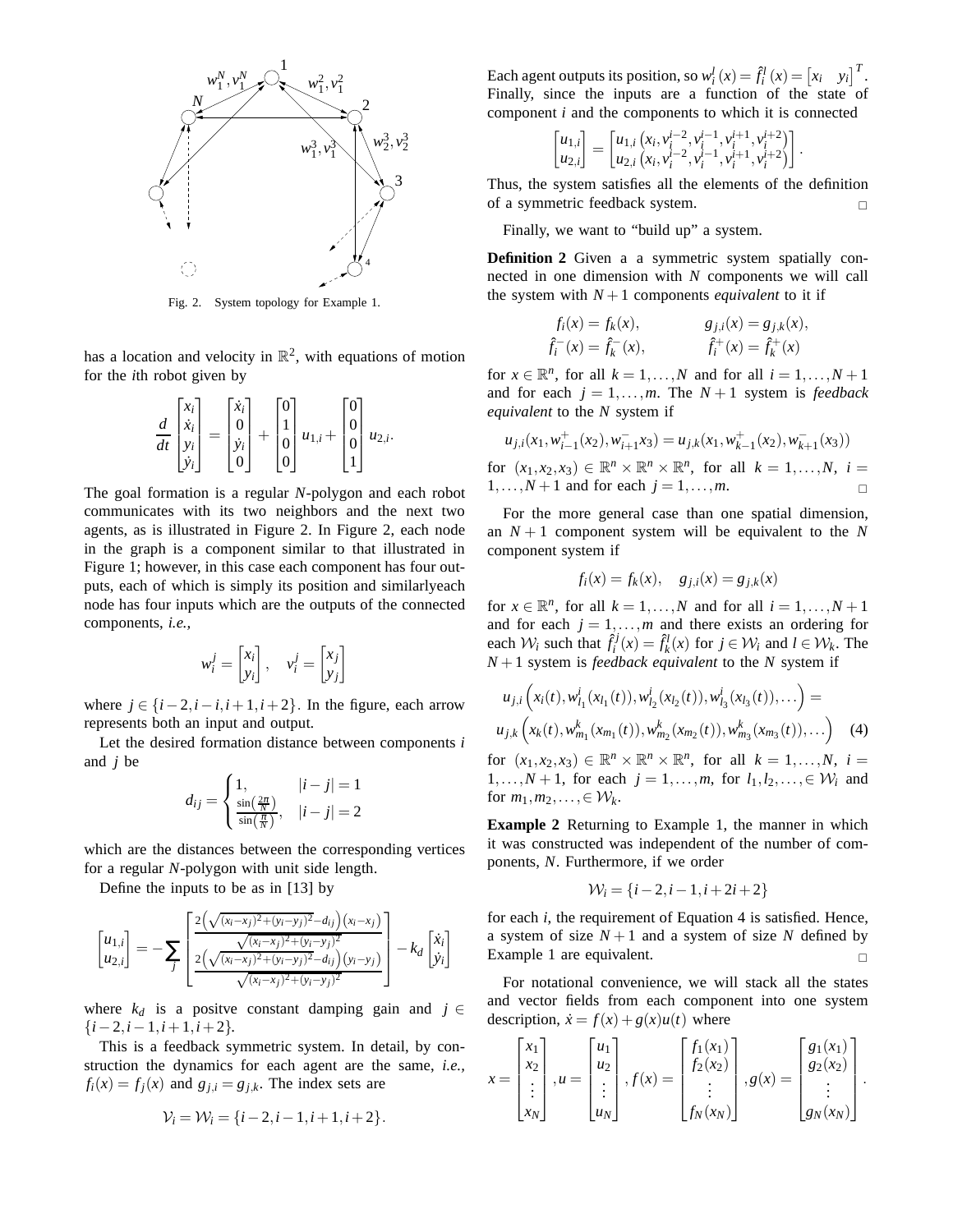### III. STABILITY OF SYMMETRIC SYSTEMS

This section presents the main theoretical result, which is that if a symmetric system is stable, then any *larger* system that is constructed from the original system is also stable. In a way, this is intuitively obvious, but this section formalizes and proves it. The following sections apply the result to a few of the well-known methods for formation control.

**Proposition 1** Given a feedback symmetric system in one spatial dimension of size *N*, assume that it is stable in the sense of Lyapunov and furthermore that the Lyapunov function is of the form

$$
V(x) = \sum_{i=1}^{N} V_i(x_i, w_{i-1}^+(x_{i-1}), w_{i-1}^-(x_{i+1})),
$$
  

$$
\dot{V}(x) = \nabla V \cdot (f(x) + g(x)u(x)) \le 0,
$$

and the  $V_i$  are symmetric in the sense that

$$
V_i(x_i, w_{i-1}^+(x_{i-1}), w_{i+1}^-(x_{i+1}) = V_j(x_j, w_{j-1}^+(x_{j-1}), w_{j+1}^-(x_{j+1}) \quad \forall i, j = 1, ..., N.
$$

Then an equivalent feedback system of size  $N+1$  is also stable in the sense of Lyapunov.

*Proof:* By direct computation,

$$
\dot{V} = \sum_{i=1}^{N} \sum_{j=1}^{N} \frac{\partial V_i}{\partial x_j} \left( f_j(x_j) + g_j(x_j) u(x_j, w_{j+1}^-(x_{j+1}), w_{j-1}^+(x_{j-1})) \right)
$$
  
= 
$$
\sum_{i=1}^{N} \sum_{j=i-1}^{i+1} \frac{\partial V_i}{\partial x_j} \left( f_j(x_j) + g_j(x_j) u(x_j, w_{j+1}^-(x_{j+1}), w_{j-1}^+(x_{j-1})) \right).
$$

By the assumption on the symmetry in *V* and the fact that the system is symmetric,

$$
\dot{V} = N \sum_{j=N,1,2} \frac{\partial V_1}{\partial x_j} \left( f_j(x_j) + g_j(x_j) u(x_j, w_{j+1}^-(x_{j+1}), w_{j-1}^+(x_{j-1})) \right).
$$

Since  $\dot{V}(t) \leq 0$ ,

$$
\sum_{j=N,1,2} \frac{\partial V_1}{\partial x_j} \left( f_j(x_j) + g_j(x_j) u(x_j, w_{j+1}^-(x_{j+1}), w_{j-1}^+(x_{j-1})) \right) \le 0.
$$
\n(5)

By the same construction, for the  $N+1$  equivalent system,

$$
\dot{V} =
$$
\n
$$
(N+1) \sum_{j=N,1,2} \frac{\partial V_1}{\partial x_j} \left( f_j(x_j) + g_j(x_j) u(x_j, w_{j+1}^-(x_{j+1}), w_{j-1}^+(x_{j-1})) \right)
$$

which is less than or equal to zero by Equation 5.

A theorem and proof for a more generally connected system follows by identical arguments, except the sum over the connected components is over the whole set of connected components, rather than just the two neighbors that are present in the one spatial dimension case. A theorem and proof for a time varying Lyapunov function also follows from the same arguments.

## IV. EXAMPLES

This section will complete Example 1 and present an additional example.

**Example 3** Continuing Example 1, for a fleet of 5 agents, which has a strongly-connected topology, define a Lyapunov function as

$$
V = \frac{1}{2} \sum_{i=1}^{5} \left[ \left( \dot{x}_i^2 + \dot{y}_i^2 \right) + \sum_j \left( \sqrt{(x_i - x_j)^2 + (y_i - y_j)^2} - d_{ij} \right)^2 \right],
$$
(6)

where  $j \in \{i-2, i-i, i+1, i+2\}$  and  $d_{ij}$  is the desired distance between robots defined previously. By construction, this Lyapunov function satisfies the hypothesis of Proposition 1. Computing  $\dot{V}$  gives

$$
\dot{V} = \nabla V \cdot (f + gu)
$$
\n
$$
= \sum_{i=1}^{5} \begin{bmatrix}\n\Sigma_j 2\left(\frac{\sqrt{(x_i - x_j)^2 + (y_i - y_j)^2} - d_{ij}}{\sqrt{(x_i - x_j)^2 + (y_i - y_j)^2}} (x_i - x_j)\right) \\
\xi_j 2\left(\frac{\dot{x}_i}{\sqrt{(x_i - x_j)^2 + (y_i - y_j)^2}} (y_i - y_j)\right) \\
\vdots \\
\sum_j 2\left(\frac{\dot{x}_i}{\sqrt{(x_i - x_j)^2 + (y_i - y_j)^2}} (y_i - y_j)\right) \\
\vdots \\
\sum_j \frac{2(\sqrt{(x_i - x_j)^2 + (y_i - y_j)^2} - d_{ij})(x_i - x_j)}{\sqrt{(x_i - x_j)^2 + (y_i - y_j)^2}} - k_d \dot{x}_i \\
-\sum_j \frac{2(\sqrt{(x_i - x_j)^2 + (y_i - y_j)^2} - d_{ij})(y_i - y_j)}{\sqrt{(x_i - x_j)^2 + (y_i - y_j)^2}} - k_d \dot{y}_i\n\end{bmatrix}
$$
\n
$$
= \sum_{i=1}^{5} -k_d (\dot{x}_i^2 + \dot{y}_i^2).
$$

By Proposition 1, this will also hold for any *N*. Simulation results for a five-agent system are illustrated in Figures 3 and 4 with  $k_d = 0.25$ . Figure 3 shows the trajectories for the individual agents, and Figure 4 shows the final configuration. Simulation results for a 17-agent system are illustrated in Figures 5 and 6 with  $k_d = 0.5$ . Figure 5 shows the trajectories for the individual agents, and Figure 6 shows the final configuration, illustrating stability of the system independent of the number of agents.

One must be careful in what can be concluded from  $\dot{V} \le 0$ in an example like this. LaSalle's theorem only applies in an invariant compact set, and since *V* is invariant with respect to translations and rotations of a formation, it can not be directly applied in any global sense. A reader is referred to [13] for the details of the proof for local asymptotic stability to a formation. Furthermore, an additional complication addressed in [13] and somewhat in [2] is the issue of whether the formation is *unambiguous*. In the present example, the formation with five vehicles is unambiguous, but the larger one with 17 robots is not, although the simulation converged to the intended formation.

**Example 4** This example considers formation control of a fleet of unicycle-like vehicles. Rather than being a distributed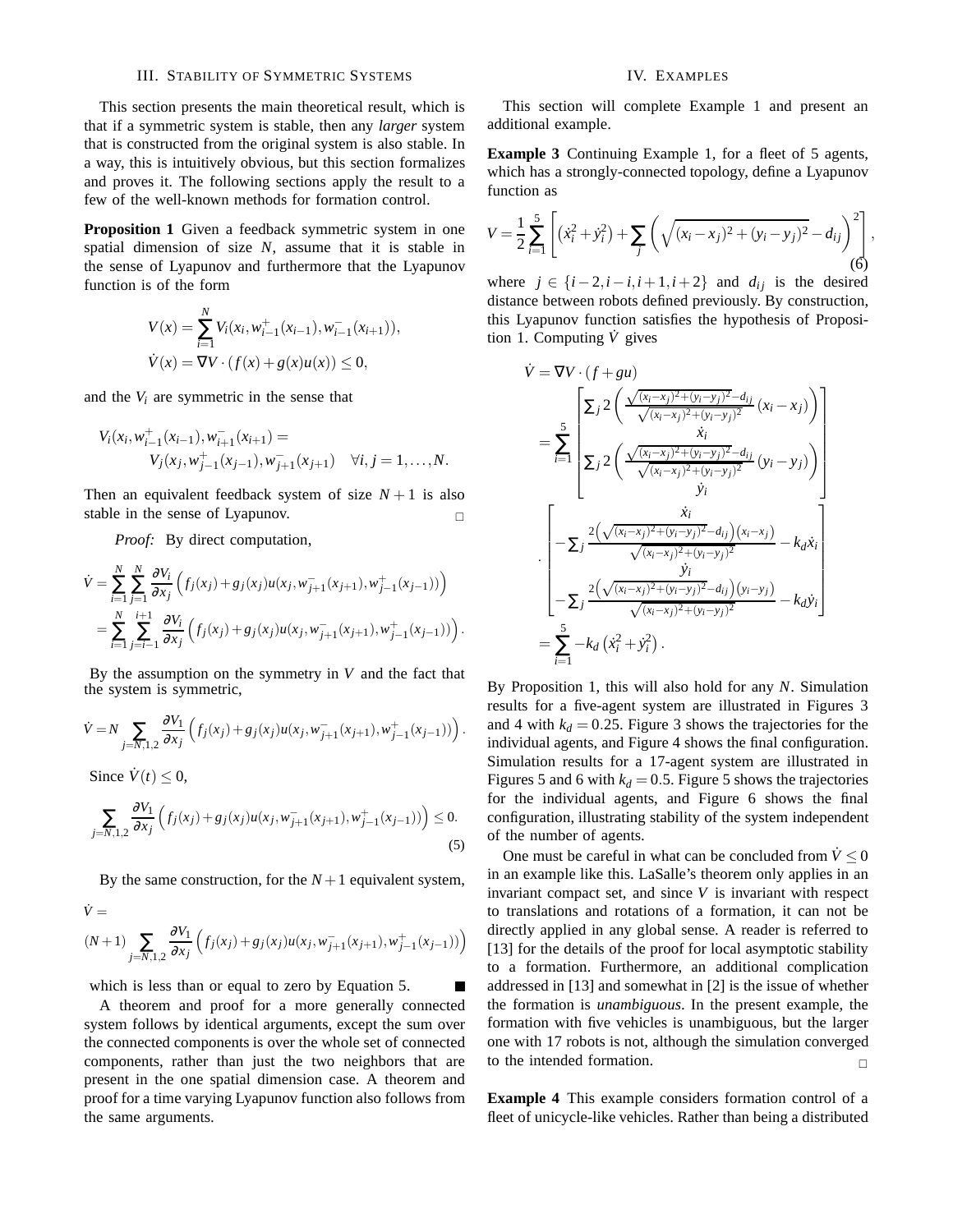

Fig. 3. Trajectories for distributed control for a five-vehicle system.



Fig. 4. Final formation for distributed control for a five-vehicle system.

algorithm, a global formation function is minimized. This example is motivated by the results in [12].

Each of the robots has dynamics given by

$$
\dot{x}_i = u_{1,i} \cos \theta_i, \quad \dot{y}_i = u_{1,i} \sin \theta_i, \quad \dot{\theta}_i = u_{2,i}
$$

,

where  $u_{1,i}$  and  $u_{2,i}$  are the inputs, which are the kinematic linear and angular velocities of the unicycle, respectively. It is well known that this model is dynamic feedback linearizable [4]. Defining

$$
\dot{\xi}_i = v_{1,i} \cos \theta + v_{2,i} \sin \theta
$$
  
\n
$$
u_{1,i} = \xi_i
$$
  
\n
$$
u_{2,i} = \frac{-v_{1,i} \sin \theta_i + v_{2,i} \cos \theta_i}{\xi_i}
$$

which gives the system

$$
\dot{x}_i = \xi_i \cos \theta_i, \qquad \dot{\theta}_i = \frac{1}{\xi_i} \left( -v_{1,i} \sin \theta_i + v_{2,i} \sin \theta_i \right),
$$
  

$$
\dot{y}_i = \xi_i \sin \theta_i, \qquad \dot{\xi}_i = v_{1,i} \cos \theta_i + v_{2,i} \sin \theta_i,
$$

which clearly has a singularity at  $\xi$ <sub>*i*</sub> = 0, which corresponds to zero velocity. If the desired trajectory is given



Fig. 5. Trajectories for distributed control for a 17-vehicle system.

by  $(x_i^d(t), y_i^d(t))$ , then the inputs

$$
u_{1,i} = \ddot{x}_i^d - \left(x_i - x_i^d\right) - \left(\dot{x}_i - \dot{x}_i^d\right)
$$

$$
u_{2,i} = \ddot{y}_i^d - \left(y_i - y_i^d\right) - \left(\dot{y}_i - \dot{y}_i^d\right)
$$

achieve asymptotic tracking. To see this, define

$$
e_{x,i} = x_i - x_i^d
$$
,  $e_{y,i} = y_i - y_i^d$ 

from which the error dynamics using those inputs are

$$
\frac{d}{dt}\begin{bmatrix} e_{x,i} \\ \dot{e}_{x,i} \\ e_{y,i} \\ \dot{e}_{y,i} \end{bmatrix} = \begin{bmatrix} \dot{e}_{x,i} \\ -e_{x,i} - \dot{e}_{x,i} \\ \dot{e}_{y,i} \\ -e_{y,i} - \dot{e}_{y,i} \end{bmatrix}.
$$

Defining  $V_i = 1/2 \left( e_{x,i}^2 + e_{x,i}^2 + e_{y,i}^2 + e_{y,i}^2 \right)$  gives

$$
\dot{V}_i = \begin{bmatrix} e_{x,i} \\ \dot{e}_{x,i} \\ e_{y,i} \\ \dot{e}_{y,i} \end{bmatrix} \cdot \begin{bmatrix} \dot{e}_{x,i} \\ -e_{x,i} - \dot{e}_{x,i} \\ \dot{e}_{y,i} \\ -e_{y,i} - \dot{e}_{y,i} \end{bmatrix} = -\dot{e}_{x,i}^2 - \dot{e}_{y,i}^2.
$$

Since *V* is positive definite, radially unbounded and continuously differentiable, from LaSalle's invariance principle we can conclude global asymptotic stability.

So, for this system the global Lyapunov function  $V =$  $\sum_{i=1}^{N} V_i$  can be defined, and by Proposition 1,  $\dot{V} \le 0$  for all *N* since it was true for  $N = 1$ . Simulation results are illustrated in Figures 7 and 8 for six and 13 unicycles respectively. In each case the desired trajectory is given by  $x_i^d = t$  and  $y_i^d = \sin(t) + i - \frac{N}{2}$ . Each *x* mark on the figures represent a specific times, which illustrate that not only do the robots track the desired trajectories in space, they also are doing so at the desired time.

As with the previous example, one must take care to draw the proper conclusions from  $\dot{V} \leq 0$ . The main results in [12] were, similar to this paper, a means to combine individual Lyapunov functions in a useful manner. In particular, that paper presented definition of a formation function and bounds on the formation speed that ensure stability of the system to the desired formation. In such a case, the